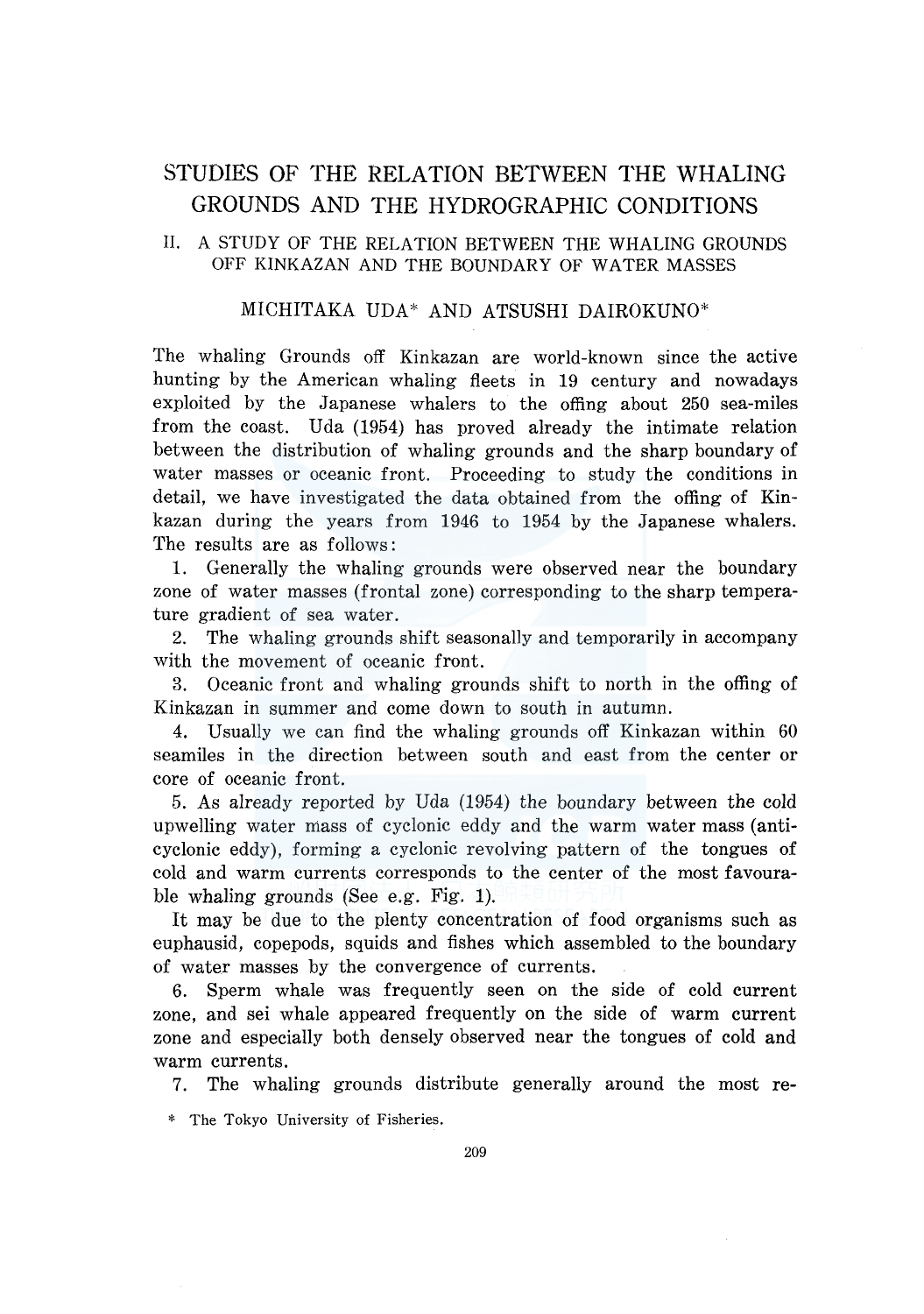markable oceanic front (sharp boundary) which may be denoted by the steepest horizontal gradient of water temperature  $(\theta^{\circ}C)$  i.e.  $(\partial \theta | \partial U)_{max}$ where  $l$  is the horizontal distance in sea-miles. First we have estimated the frequency of fronts passing through the half degree rectangle of longitude and latitude.



Fig. 1. Typical feature of Oceanographic Pattern of Surface Water Temperature and the Distribution of Whaling Grounds.

For our convenience we can define the ' intensity' of oceanic front

 $S = \partial \theta / \partial l$ 

and the ' power ' of oceanic front

 $W = \partial \theta / \partial l \times n$ 

where  $n$  denotes the number of fronts passing through in that rectangle m the period during the period (1946-54) and in actual calculation

$$
\partial \theta / \partial l - 0.4^{\circ} \text{C/SM}
$$
 adopted.

and weighted number of  $n$  (taking the weight at diagonal max. length 1, and at its corner 0). (The tables neglected).

Fig. 2 shown in each decade compiled in 1946-54. 'Ihe main whaling ground I  $(37^{\circ}-38.5^{\circ}N, 142^{\circ}-143.5^{\circ}E, May-Dec.),$  the second whaling ground II (38°-39.5°N, Late June-Middle Oct.) and the third ground III (38°-39.5°N, 145.5°-146°E, July-Sept.) are seen from Fig. 2. The location of oceanic fronts were almost always recognized in the northwestern side of the whaling grounds.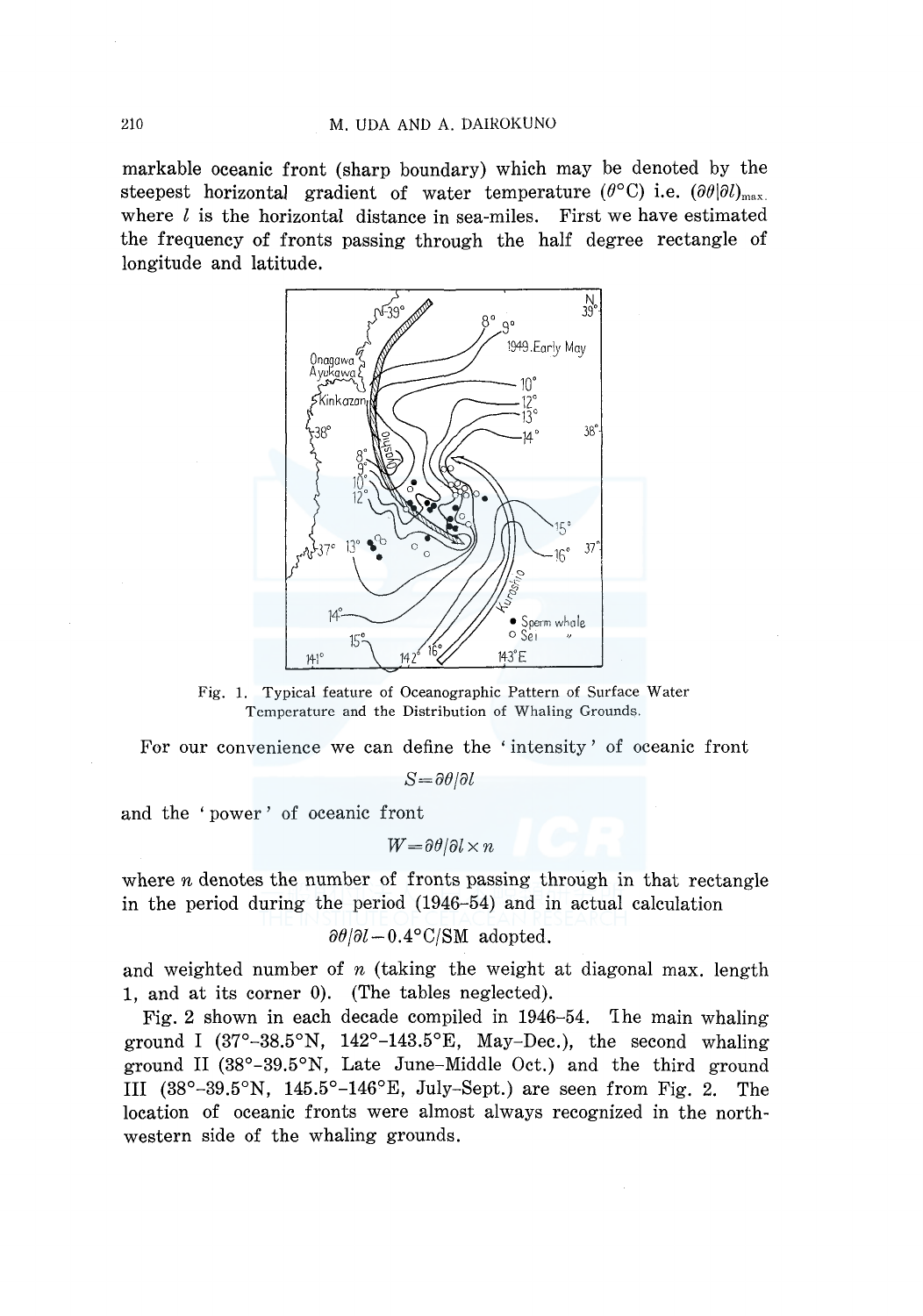8. Seasonal variation of whale catch.

a) Sperm whale. During summer and autumn season, the catch of sperm whale reaches its peak twice in the year (from middle July to early September and early October to late November).

b) Sei whale. During the season from late June to late August, the catch of sei whale attains to its peak.

c) Fin whale. From May to September fin whales were caught but in far few number compared to the above 2 species.

9. The movements of the centre of whaling grounds and of the core of oceanic fronts are coupled together as shown in Fig. 4.

#### LITERATURE

UDA, M. (1954). Studies of the relation between the whaling grounds and the hydrographic conditions (I). *Sci. Rep. Whales Res. Inst.,* no. 9: 179-187.

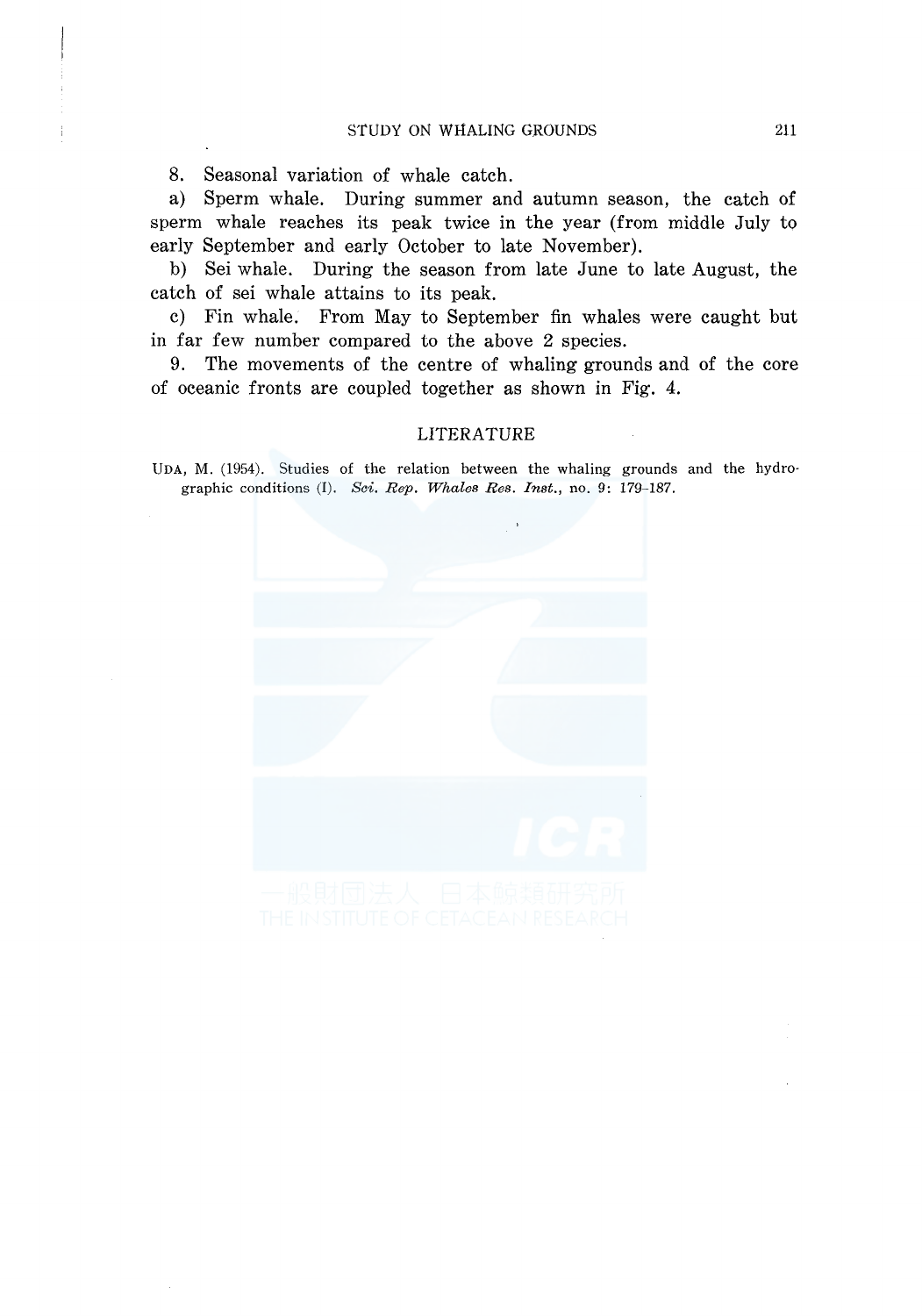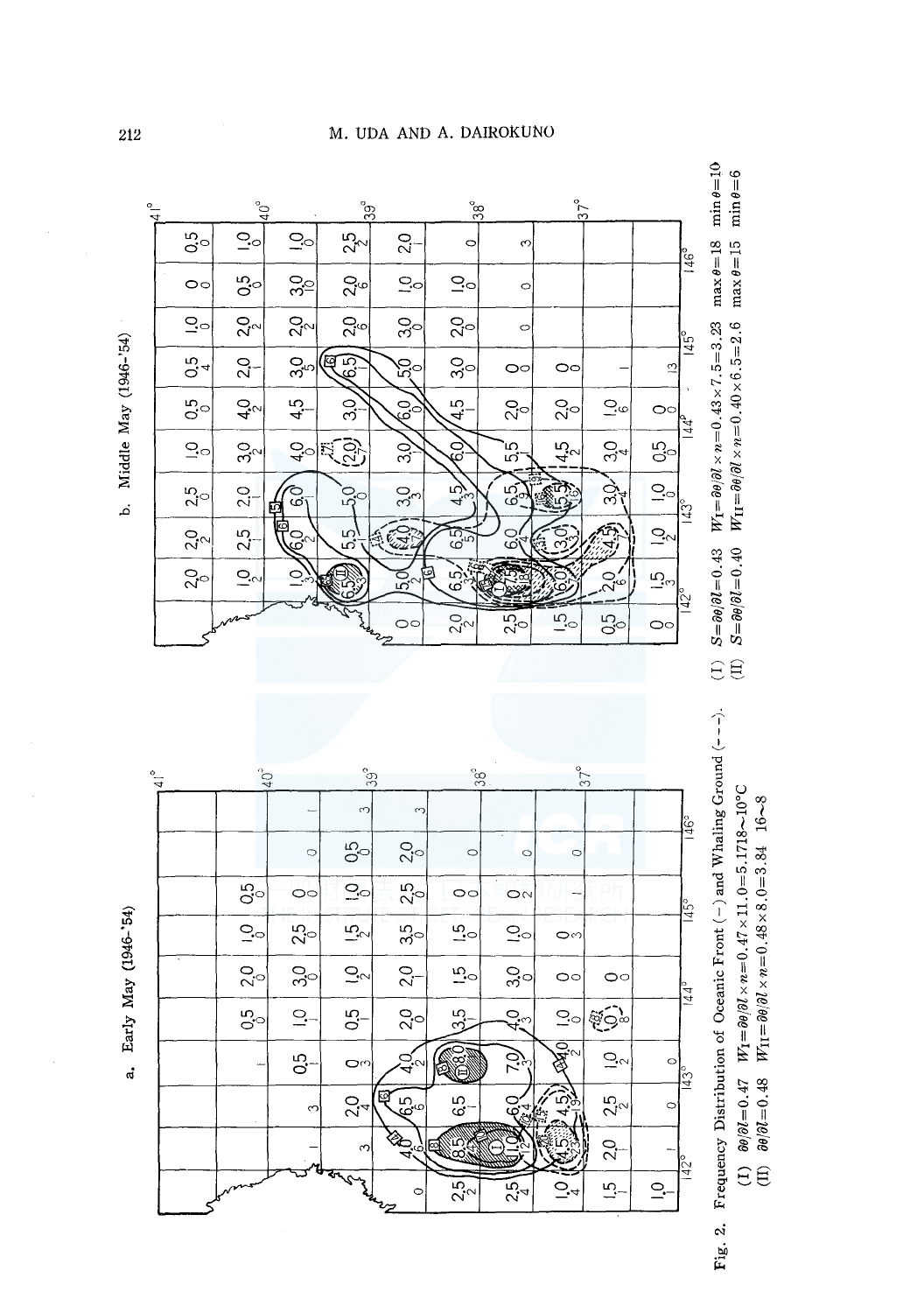

 $\frac{Q}{Q}$ 

**93** 

**550** 

ςă

 $\circ$ 

ترمع

Q.<br>4

 $30<sub>c</sub>$ 

 $\partial_c$ 

Ì,

ž

သို့မျာ

 $30<sub>c</sub>$ 

 $35<sub>o</sub>$ 

 $\mathcal{G}_{\circ}^{\circ}$ 

Q.5

 $\ddot{\circ}$ 

 $\circ$ 

 $Q_{\rm O}$ 

 $Q_{\rm c}$ 

 $35<sub>o</sub>$ 

 $35<sub>2</sub>$ 

 $4.5$ 

55

 $25$ 

 $\frac{1}{4}$ 

යි

 $Q_{cr}$ 

 $30<sub>7</sub>$ 

35<br>(20

 $2^{13}_{13}$ 

 $\frac{1}{4}$ 

 $\vec{v}$ 

 $\sim$ 

ধ্যু

 $Q_{\odot}$ 

 $\vec{S}$ 

 $\overline{\mathcal{C}}$ 

 $0,5$ 

 $W_{\text{II}} = \partial \theta / \partial l \times n = 0.45 \times 5.0 = 2.25$  $W_{\text{III}} = \frac{\partial \theta}{\partial l} \times n = 0.4 \times 6.0 = 2.4$  $S = \frac{\partial \theta}{\partial t} = 0.47$ <br>  $S = \frac{\partial \theta}{\partial t} = 0.45$ <br>  $S = \frac{\partial \theta}{\partial t} = 0.4$ **SEE**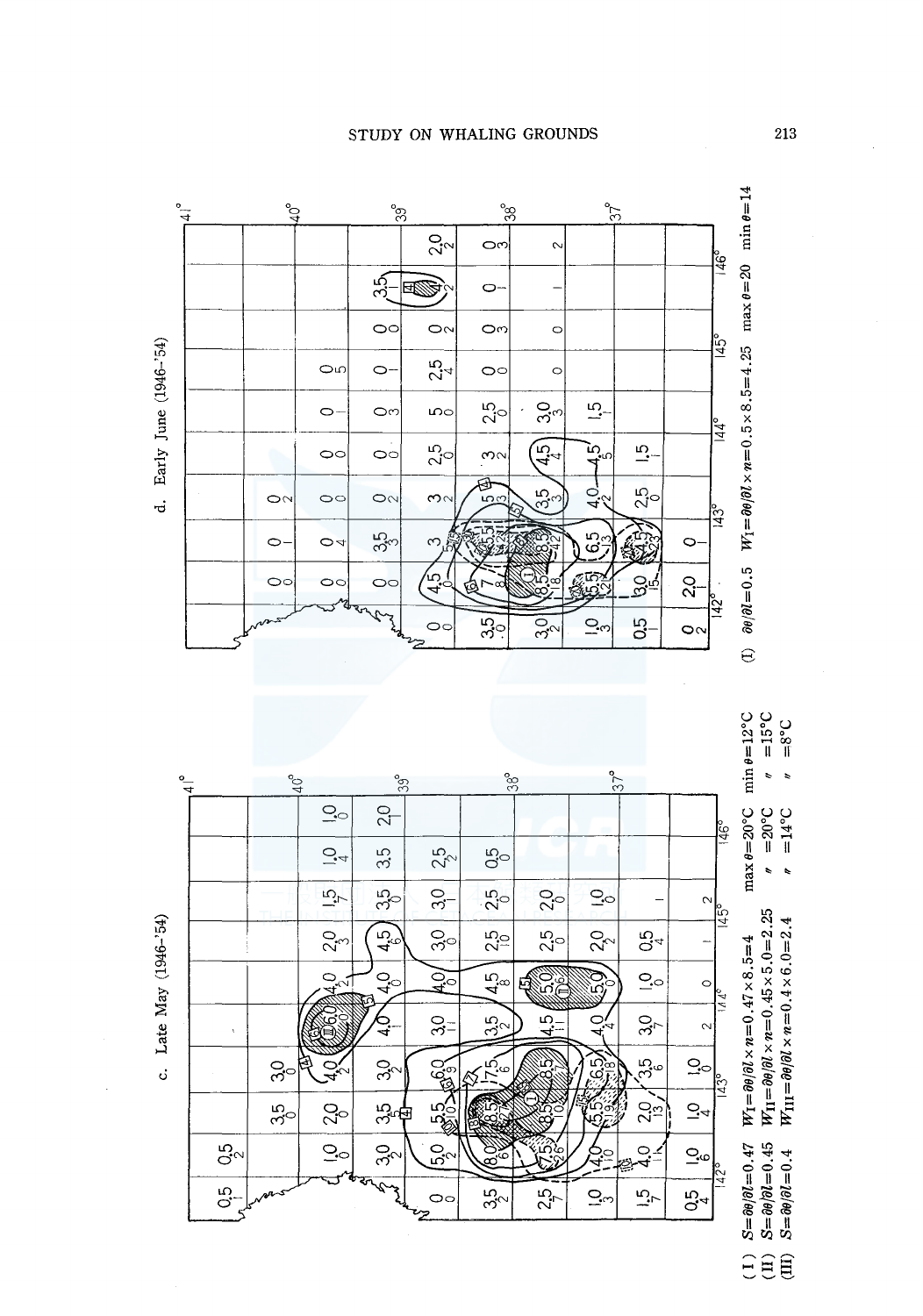





#### M. UDA AND A. DAIROKUNO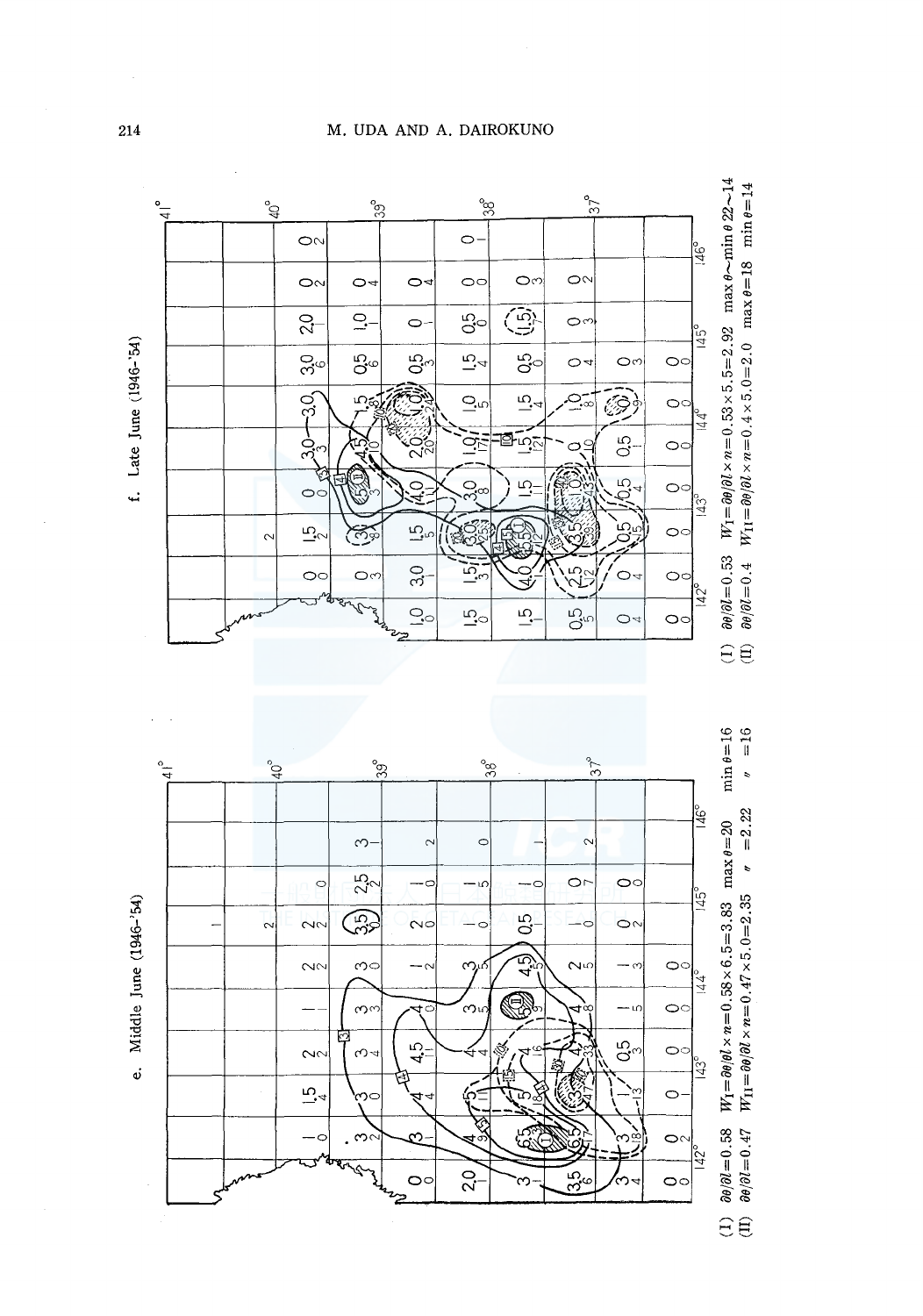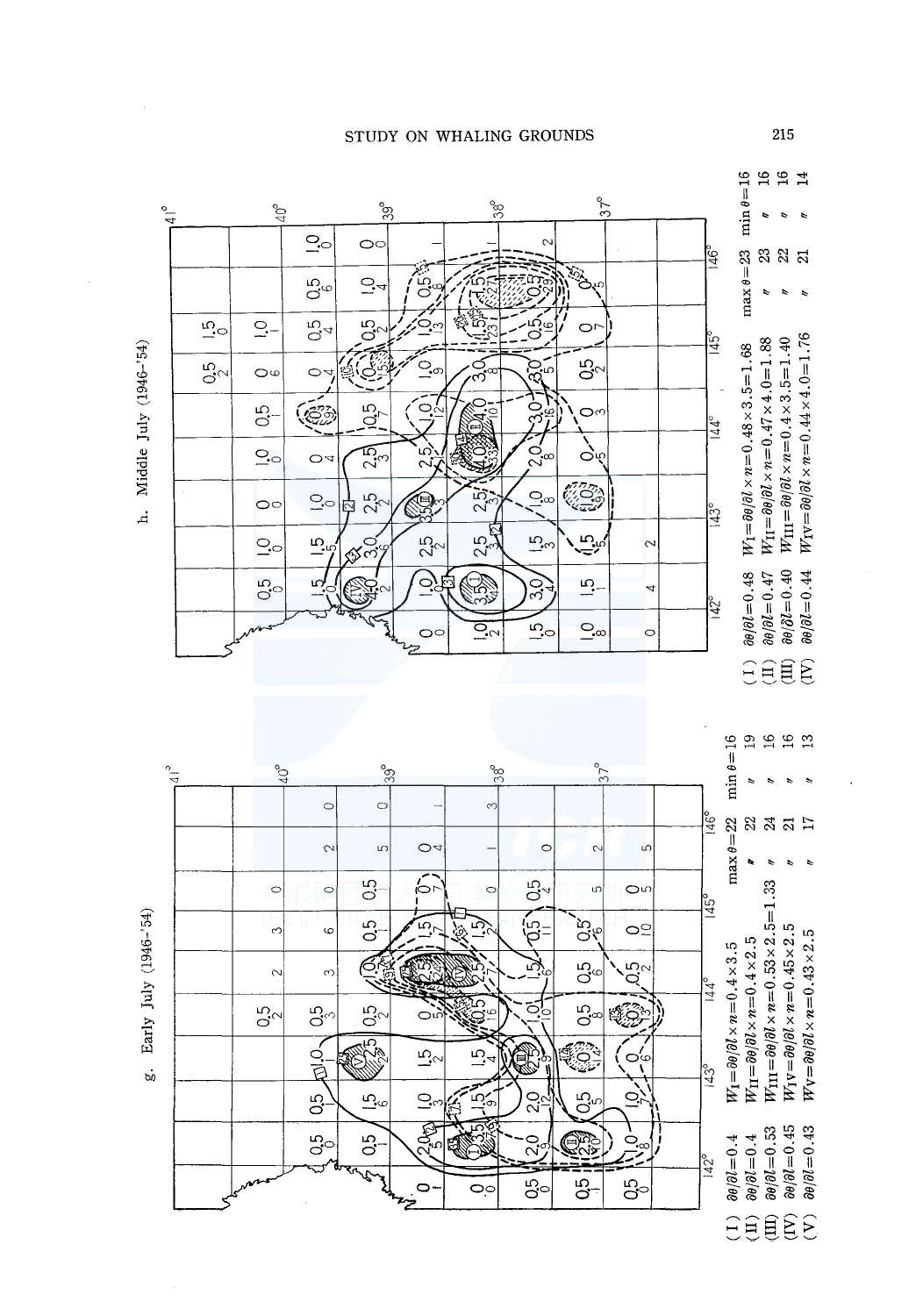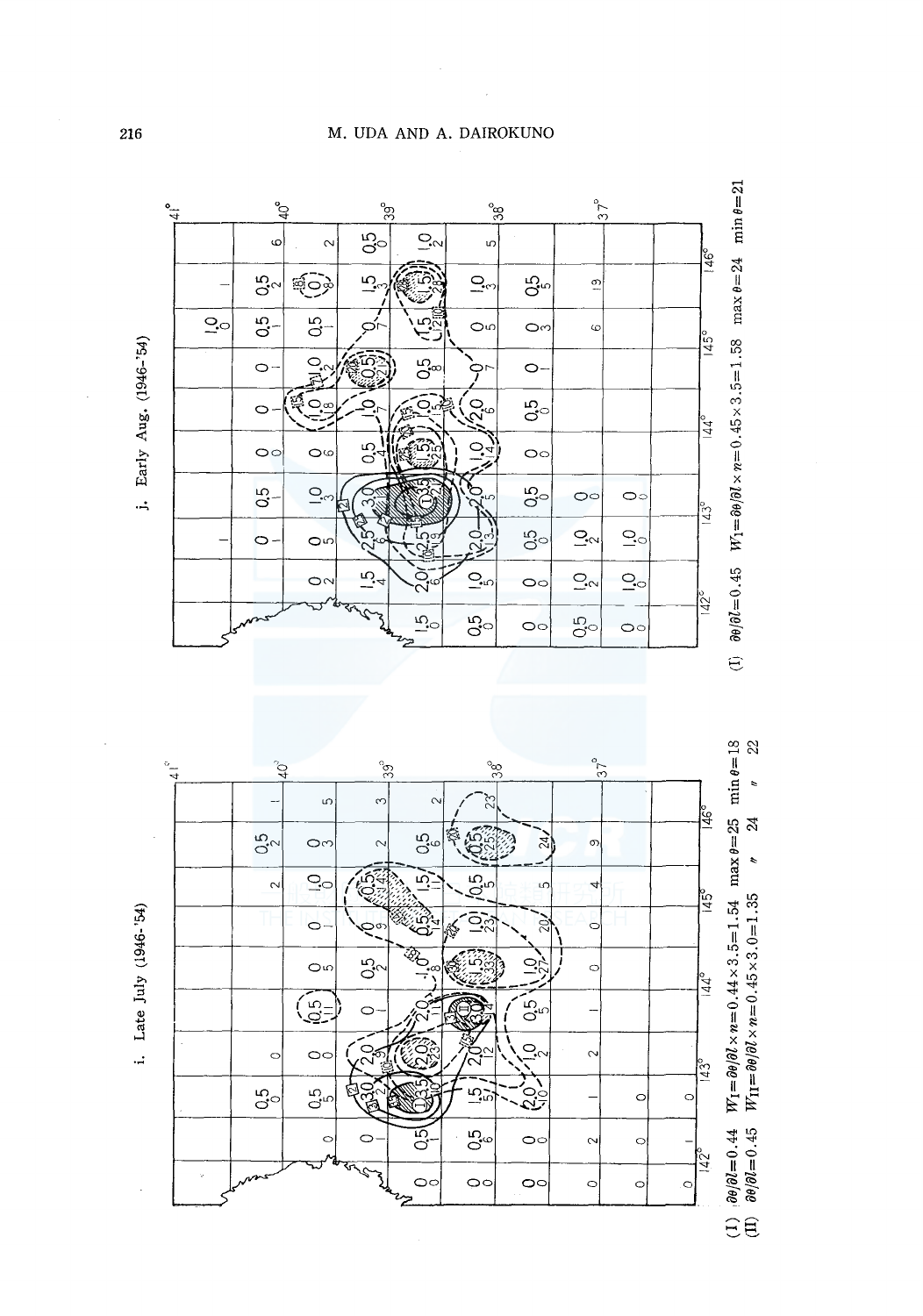

1. Late Aug. (1946-'54)

Middle Aug. (1946-'54)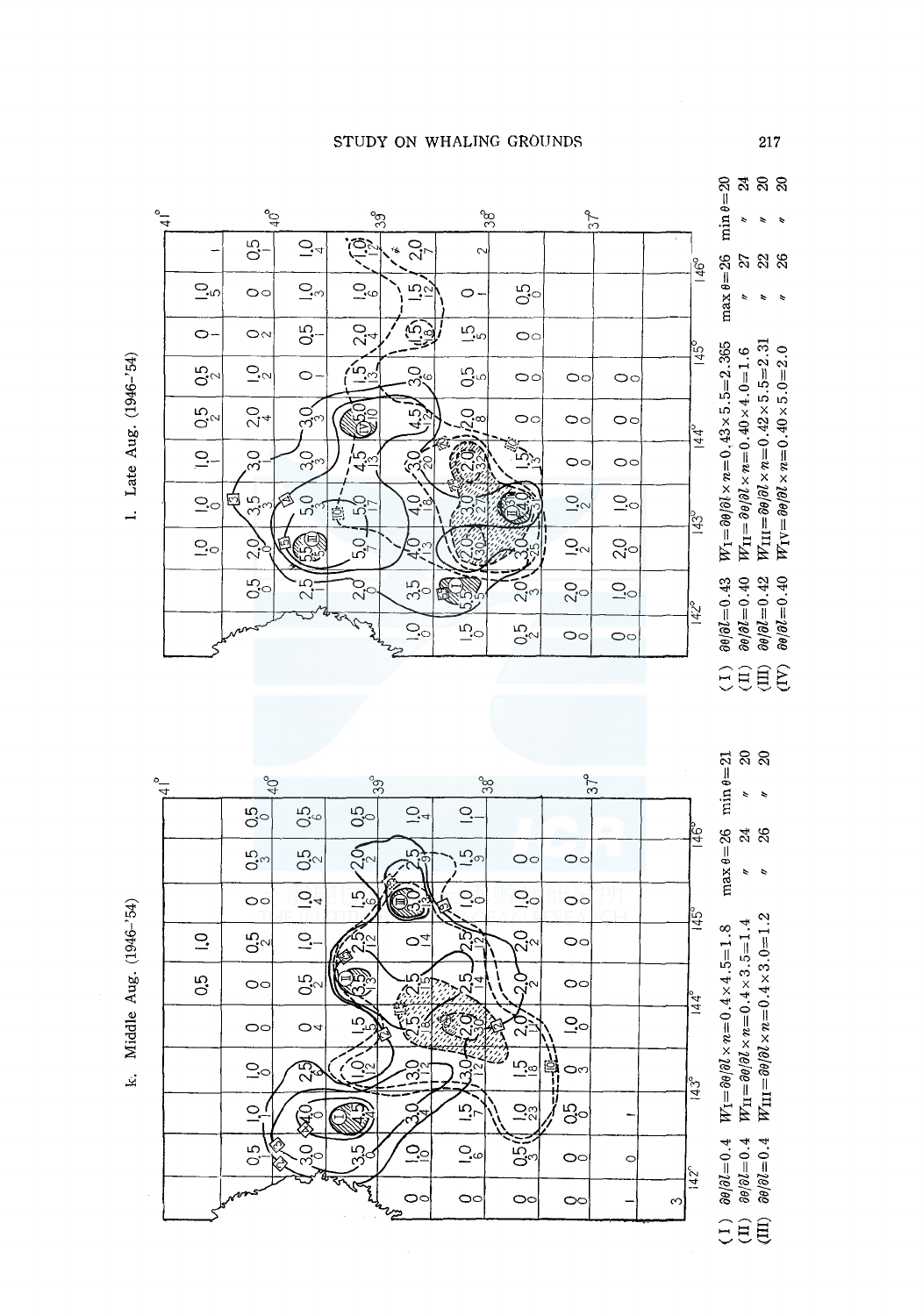M. UDA AND A. DAIROKUNO

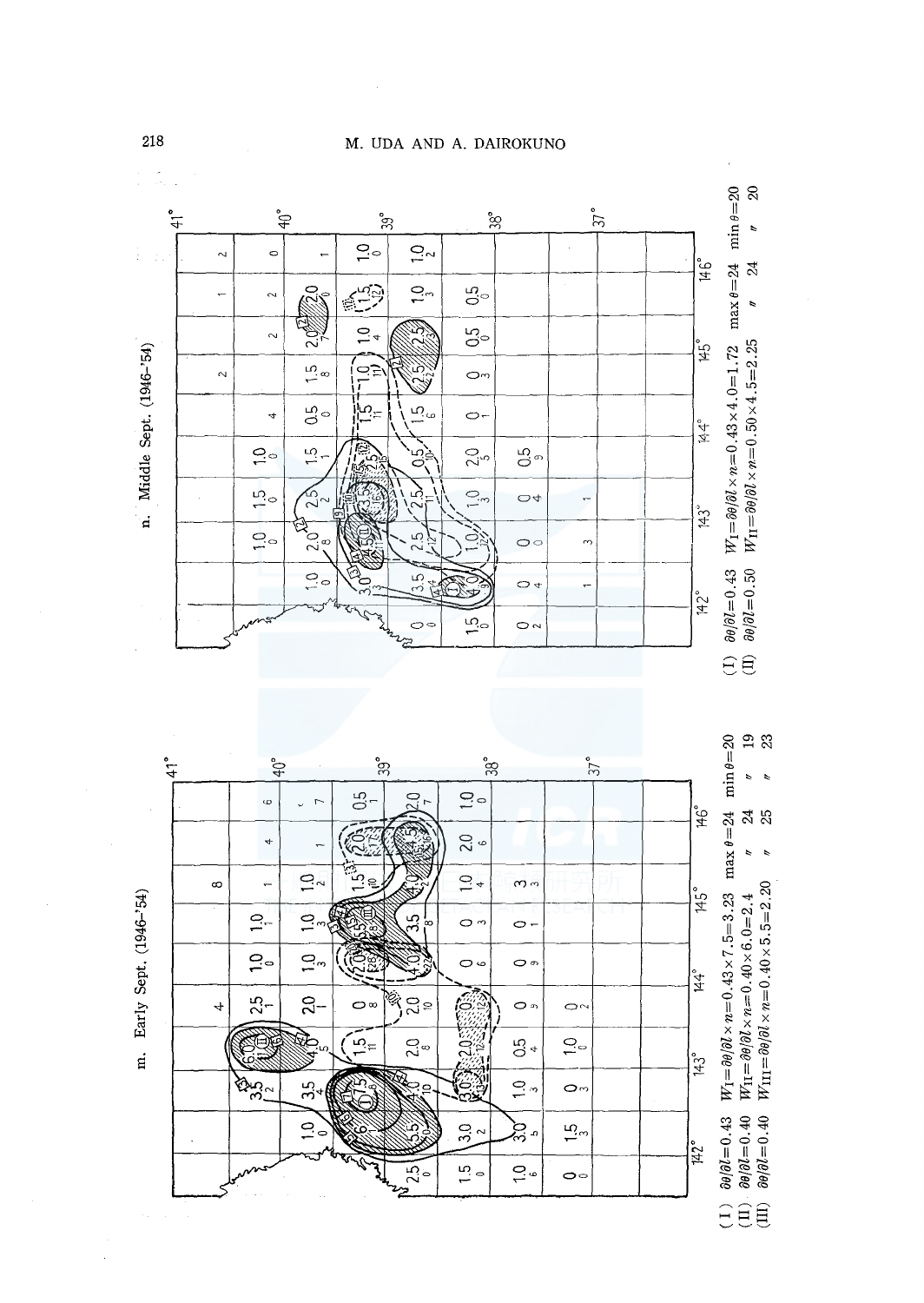



**SEE**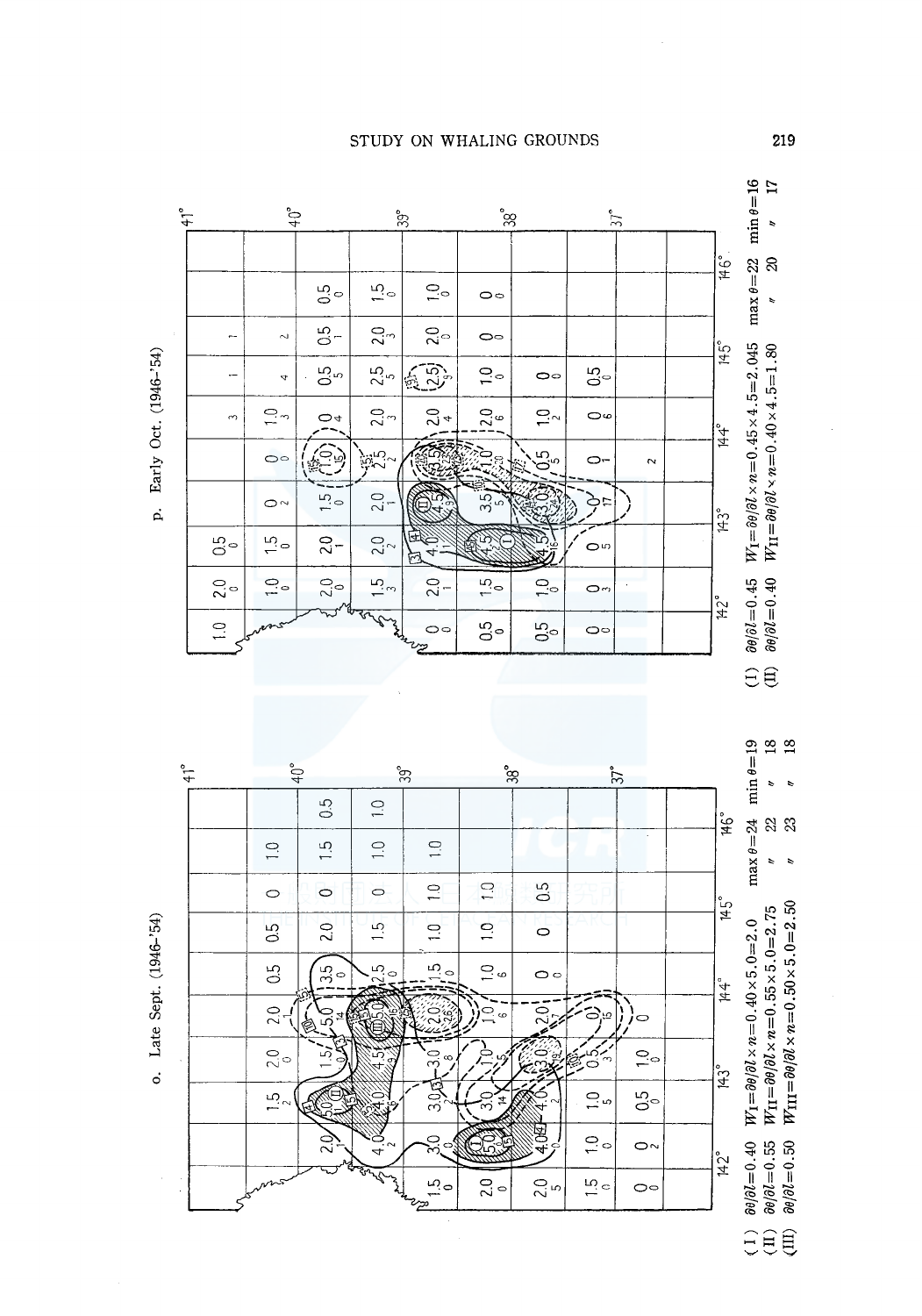

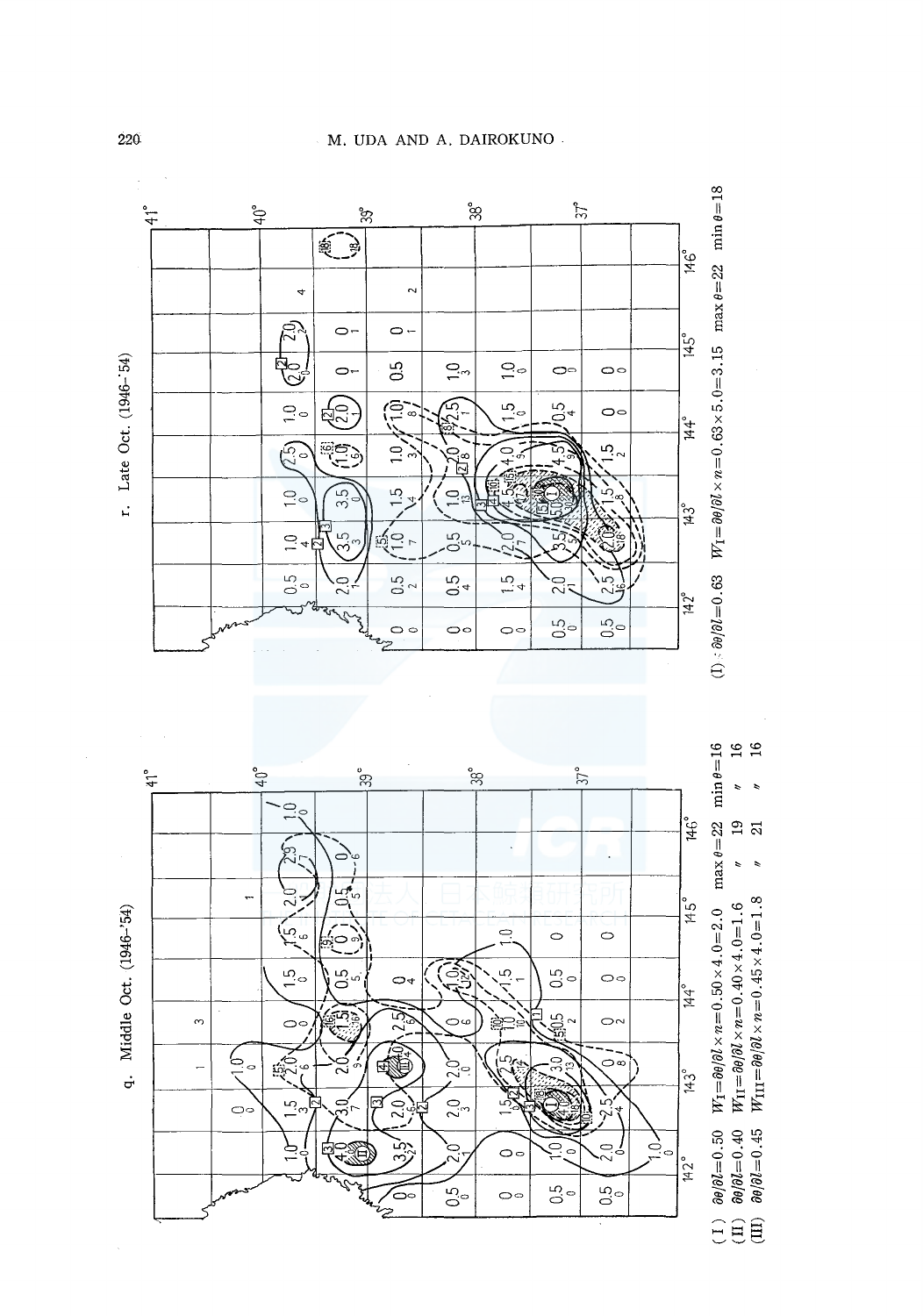$W_1 = \frac{\partial \theta}{\partial \ell} \times \pi = 0.6 \times 10.0 = 6.0$  max  $\theta = 20$  min  $\theta = 14$  $37^{\circ}$  $40^{\circ}$  $\mathrm{38}^{\circ}$  $41^{\circ}$  $39^\circ$  $\overline{\ast}$  $\ddot{\phantom{0}}$  $\circ$  $45^\circ$ Middle Nov. (1946-'54)  $\overline{a}$  $\sim$  $\circ$  $\circ$  $\ddot{\phantom{a}}$  $2,0$  $0.5<sub>7</sub>$  $3.5$  $0.5<sub>2</sub>$  $\ddot{\phantom{1}}$  $\circ$  $\circ$ ूर्  $42.5 +$  $1.04$ 65  $\sum_{i=1}^{n}$ قائ  $\overline{C}$  $\circ$  $40^1$  $5.0$ 6.5  $9.0<sub>6</sub>$  $2.0$  $2.5\degree$  $\ddot{ }$  $143°$  $4,5$  $\frac{4.0}{43}$  $\frac{5}{2}$ င့်  $\partial \theta / \partial l = 0.6$  $-6.0$  $\frac{15}{2}$ 5.5  $4.0$ رج<br>20 ಹ  $\circ$  $142$ ° S.  $1.5$  $\frac{10}{10}$  $20<sub>o</sub>$  $\circ$  $\circ$  $\circ$ ఌ  $\ominus$ 



**STUDY ON WHALING GROUNDS**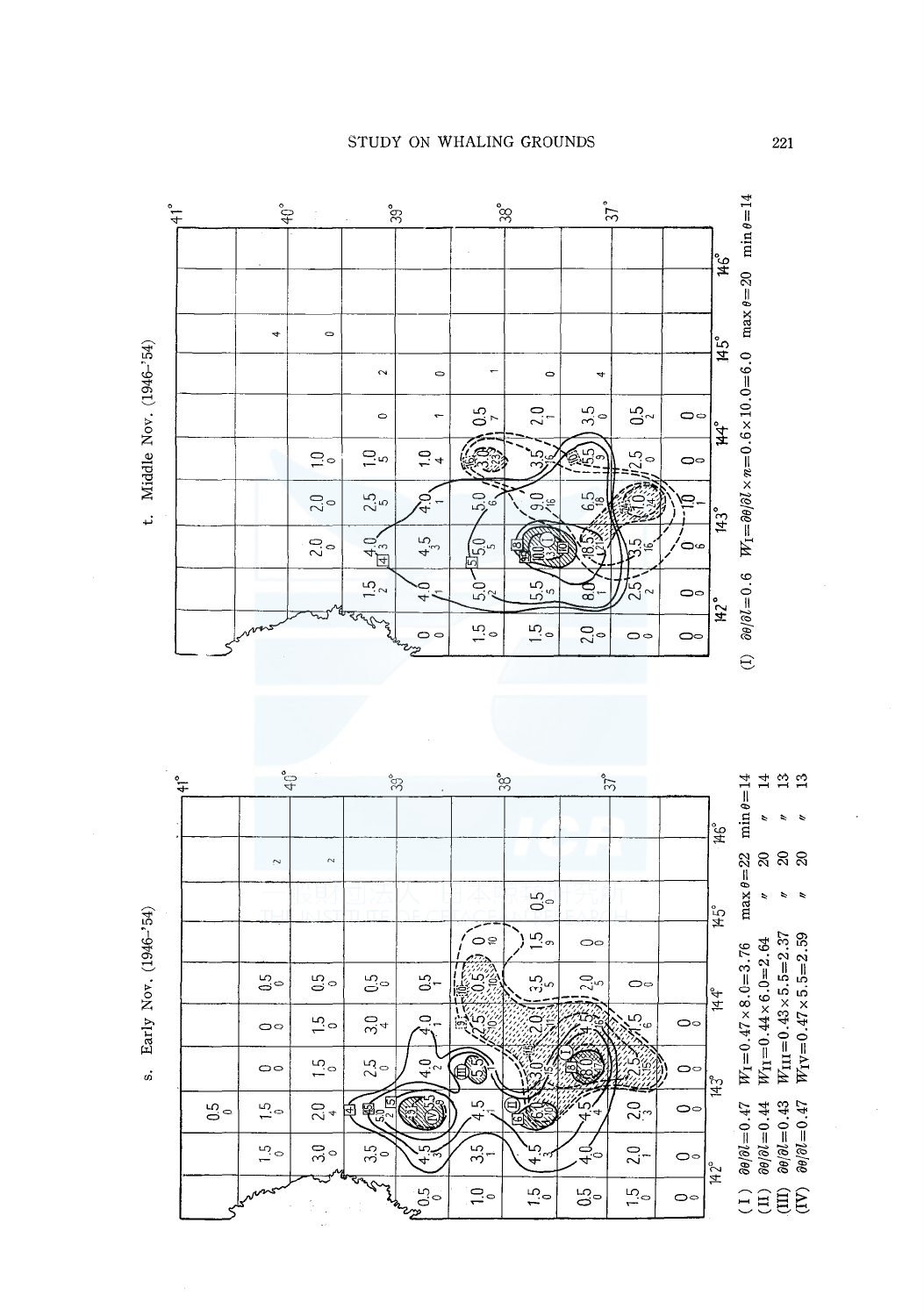

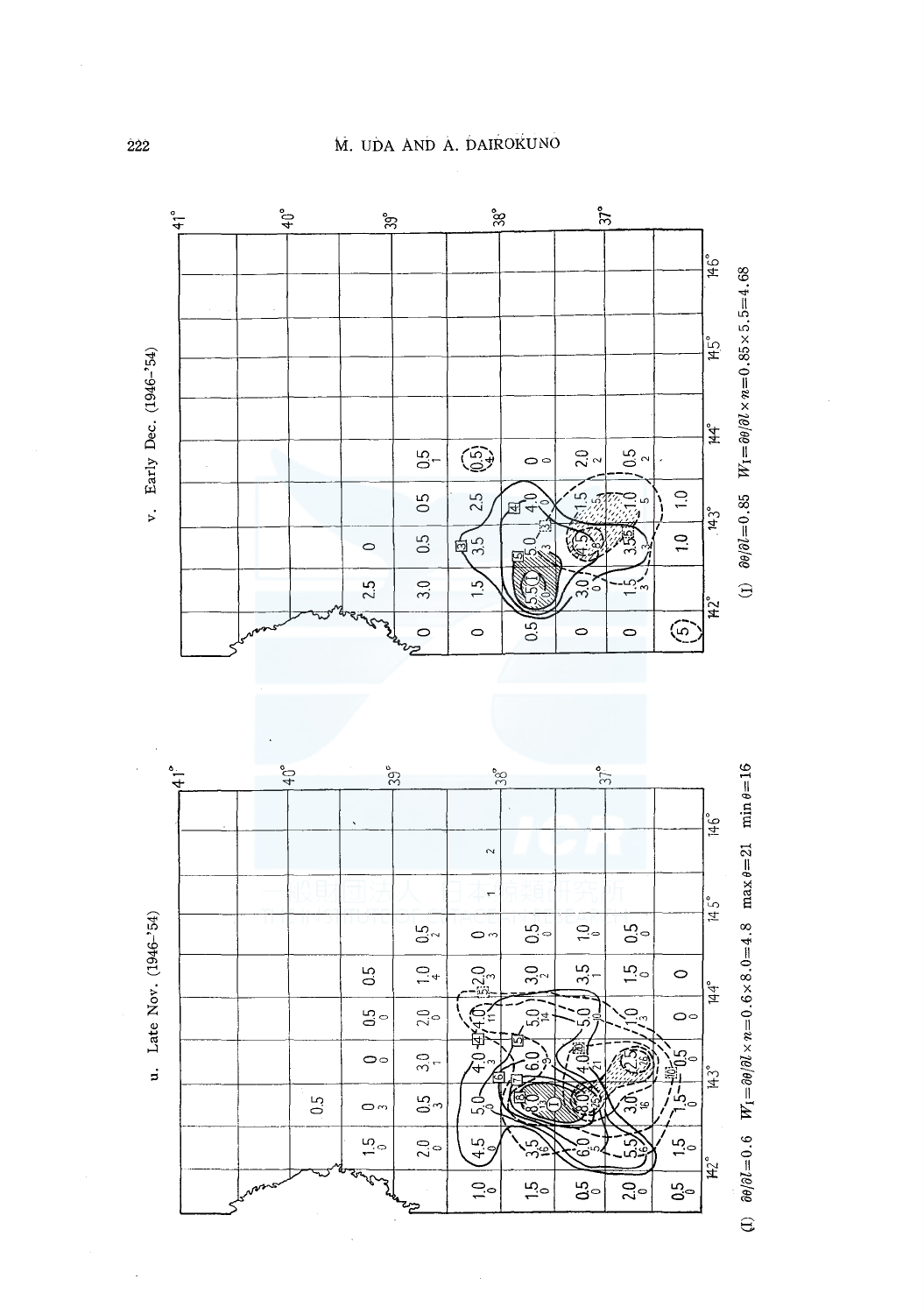

Fig. 3. Seasonal variation of the number of whales caught in each month (1946-1954).